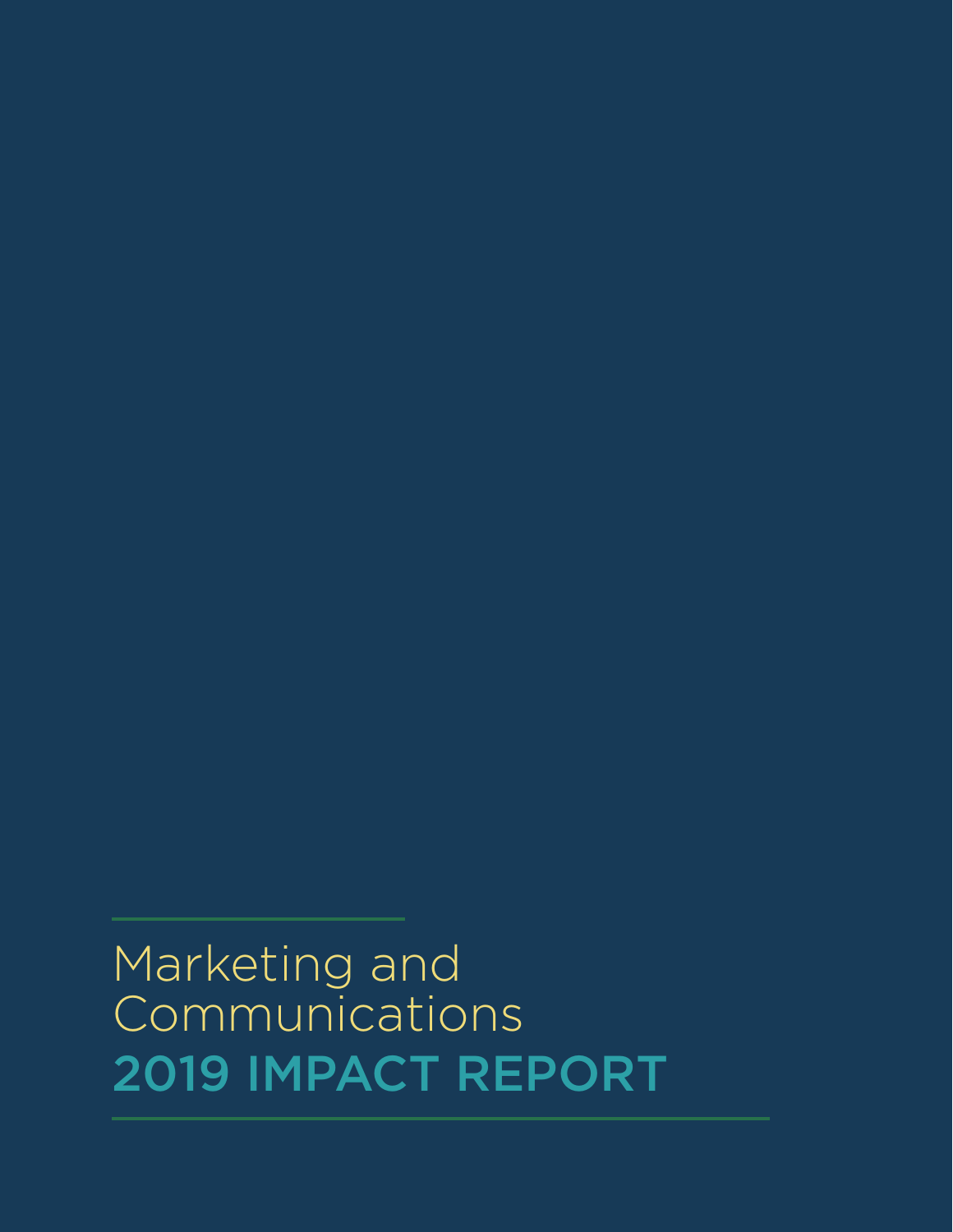In the summer of 2018, the UTIA Marketing and Communications team began using Trello, a robust, cloud-based project management software. This software has given our team an increased ability to track completed and in-progress projects across the various clients we serve and areas in which our professionals work. The software also helps facilitate collaboration with team members dispersed across the state. In addition to Trello, we also utilize media data from Critical Mention to show us where and how UTIA's experts, programming, and research are being highlighted in media around the world.

We are pleased to share this annual impact report with you, which is a product of these tools and their metrics. It highlights the value of our contributions to UTIA and the expertise with which we served in calendar year 2019.



### TOP 10 STORIES OF 2019

*34 EUREKALERT! ARTICLES AND 87 VIDEOS*



UT Institute of Agriculture awarded nearly \$1 million to study woody biomass feedstock logistics. (Quarter 1)

**2.** Which plants helped shape Tennessee? (Quarter 1)



**4.** Research shows temperature, glyphosate increase probability of dicamba volatility. (Quarter 3)



Every time the small cabbage white butterfly flaps its wings it has us to thank. (Quarter 3)



UT Institute of Agriculture partners with energy and utility providers in fresh electric farm. (Quarter 4)



7. 1,100 plants examined in massive, 9-year genomic diversity study. (Quarter 4)



8. UT AgResearch and The Nature Conservancy to partner on Working Woodlands. (Quarter 4)



**10.** Recycling nutrient-rich industrial waste products enhances soil, reduces carbon. (Quarter 4)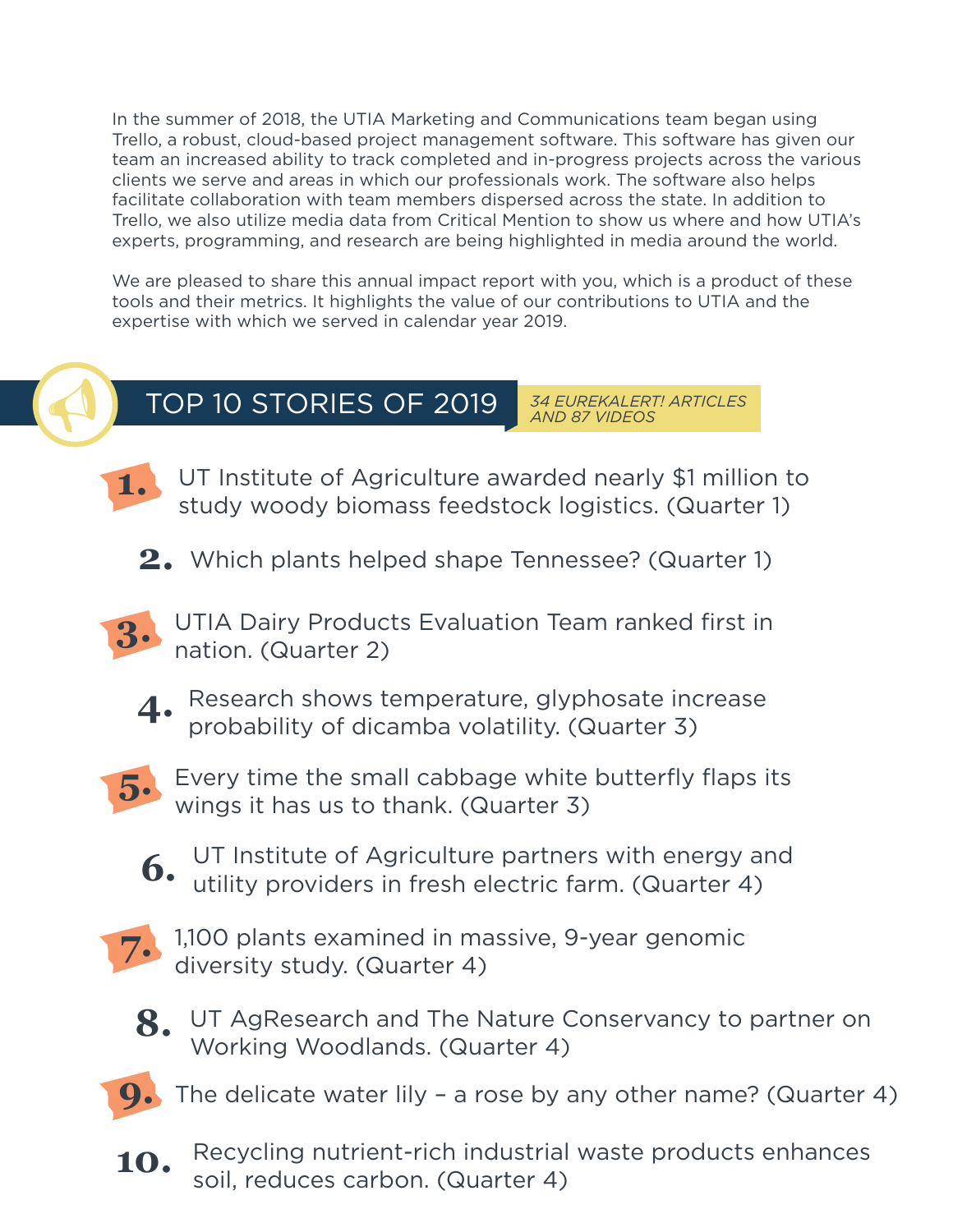